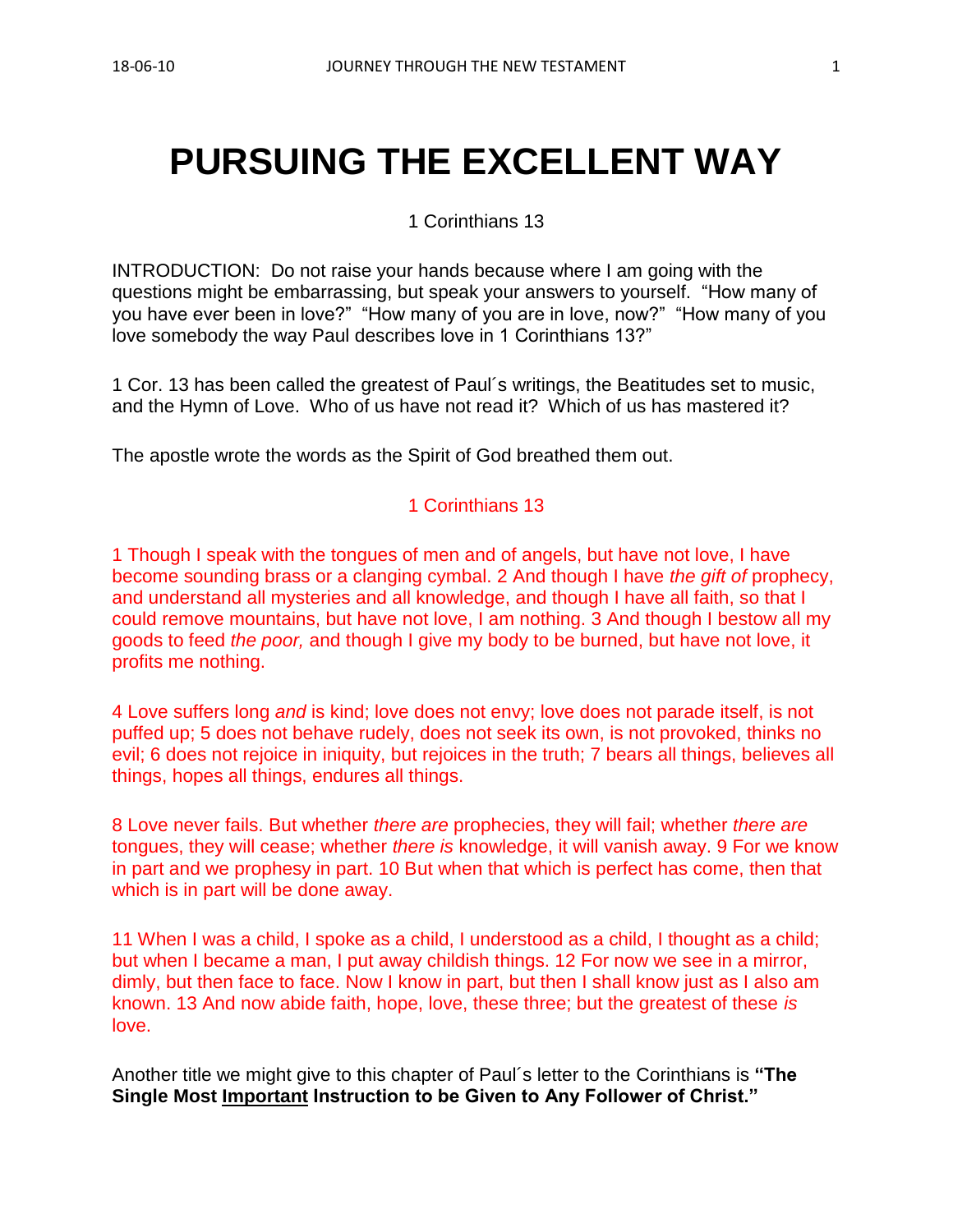Before I dare to try to peel away the precious petals of this exquisite rose of a Scripture to help us see it in greater detail, let me speak to some general matters that are of utmost importance.

1. We should see both the verse that introduces this chapter and the one that follows it.

1 Corinthians 12:31 But earnestly desire the best gifts. And yet **I show you a more excellent way.** 

Then the Spirit proceeds to teach us more about love than we could ever master in a single lifetime.

1 Corinthians 14:1 **Pursue love**, and desire spiritual *gifts,* but especially that you may prophesy.

From these I have drawn the title of my message this morning, 'Pursuing the Excellent Way."

I want you to see this because what we read here is not just a treatise on love. It is not given to us just so we will have better understanding or be more properly informed. It is given because we are being commanded to pursue it. We are being told to pursue love. Love is the more excellent way of living, and we are told by the Holy Spirit to go after it.

If you leave this place this morning knowing something you did not know about the meaning of this kind of love, but you do not love others more and better than when you walked in, then I have failed, and you have failed. Because **God has sent this word for us** to put the truth into action**, to pursue the practice of this kind of love with our spouses, with our family, with our friends, and even with our enemies.**

2. The dominant word in the passage is love, and as you would expect. It is what we often call agape love. It is the love that God Himself exercises.

It is not romantic love nor sexual love, what the Greeks called eros. Neither is it mere friendship love, which the Greeks and the Bible call philia.

It is this God-like love we who are followers of Christ are commanded to exercise. Our Savior said,

John 13:34 A new commandment I give to you, that you love one another; **as I have loved you, that you also love one another**.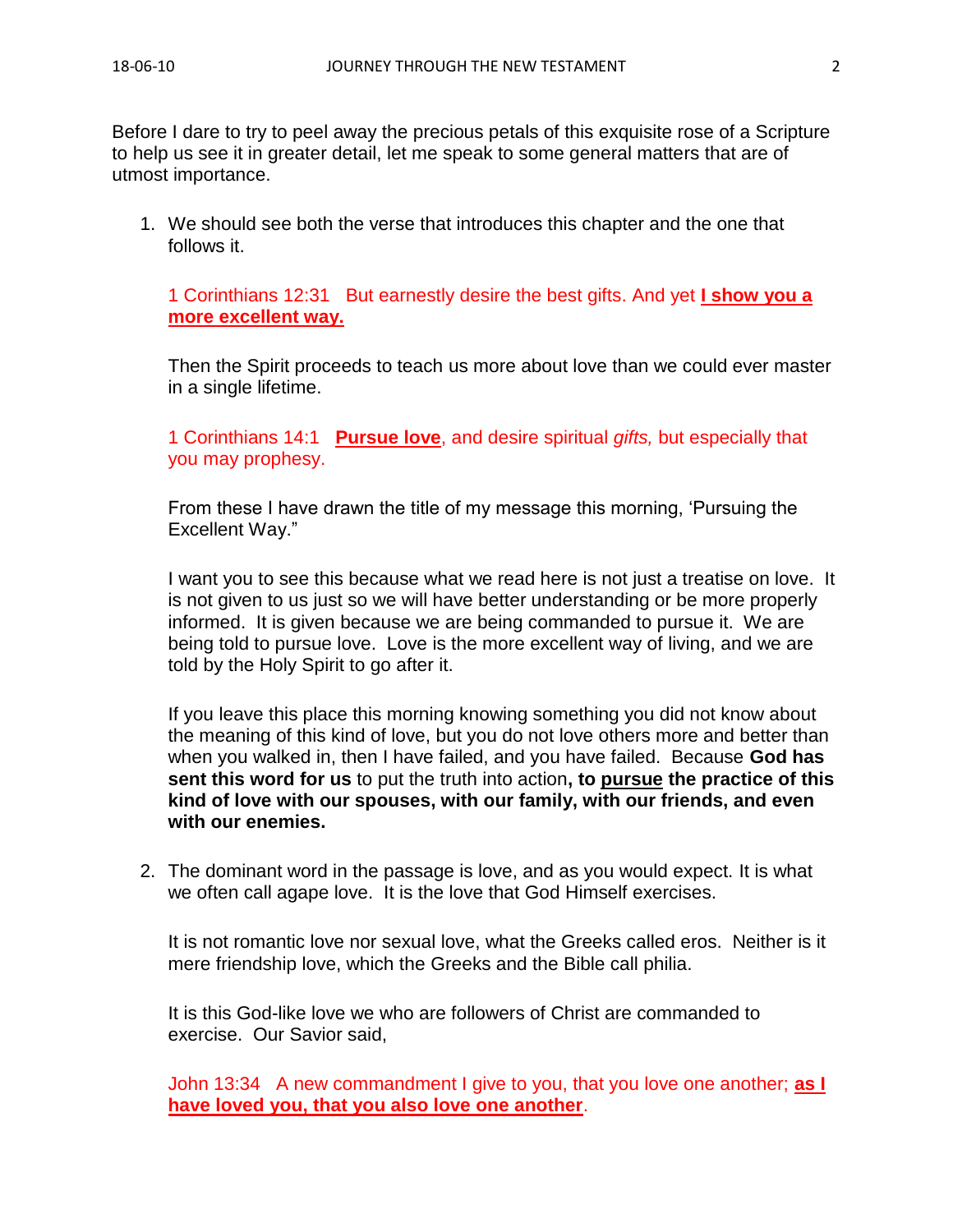**Agape love**, God-like love is self-giving love. It is self-sacrificing love. It is not merely a feeling nor a sentiment. It **is an action word. This kind of love is something we do, and it always costs something for us to do it.** It is the love demonstrated by God Himself in the most memorized verse of the Bible:

John 3:16 For God **so loved** the world that He gave His only begotten Son, that whoever believes in Him should not perish but have everlasting life.

Practicing this kind of love is the supreme mark of discipleship, and the lack of it is the primary cause of all disobedience.

John 14:21 He who has My commandments and keeps them, **it is he who loves Me**. …

3. We are not being commanded to do something we cannot do if we have trusted Christ. Paul explains in Romans

Romans 5:5 Now hope does not disappoint, because **the love of God has been poured out in our hearts by the Holy Spirit** who was given to us.

Are you ready to see more clearly that which we are so boldly commanded to do? Look at

### **I. THE PREEMINENCE OF LOVE (verses 1-3)**

1 Corinthians 13:1-3 1 Though I speak with the tongues of men and of angels, but have not love, I have become sounding brass or a clanging cymbal. 2 And though I have *the gift of* prophecy, and understand all mysteries and all knowledge, and though I have all faith, so that I could remove mountains, but have not love, I am nothing. 3 And though I bestow all my goods to feed *the poor,* and though I give my body to be burned, but have not love, it profits me nothing.

Wow! We are barely into the passage and I am challenged by it! And I barely even fit Paul´s description, yet enough of it applies to humble me.

- I do not have the gift of languages or of interpretation of languages or I would not have to work so hard to be able to use Portuguese in Brazil.
	- $\triangleright$  Yet Paul's point still applies. Even if I work hard and discipline myself to learn this language to make my ministry among Brazilians more effective, if I do not do use it with God-like love then my words come out like the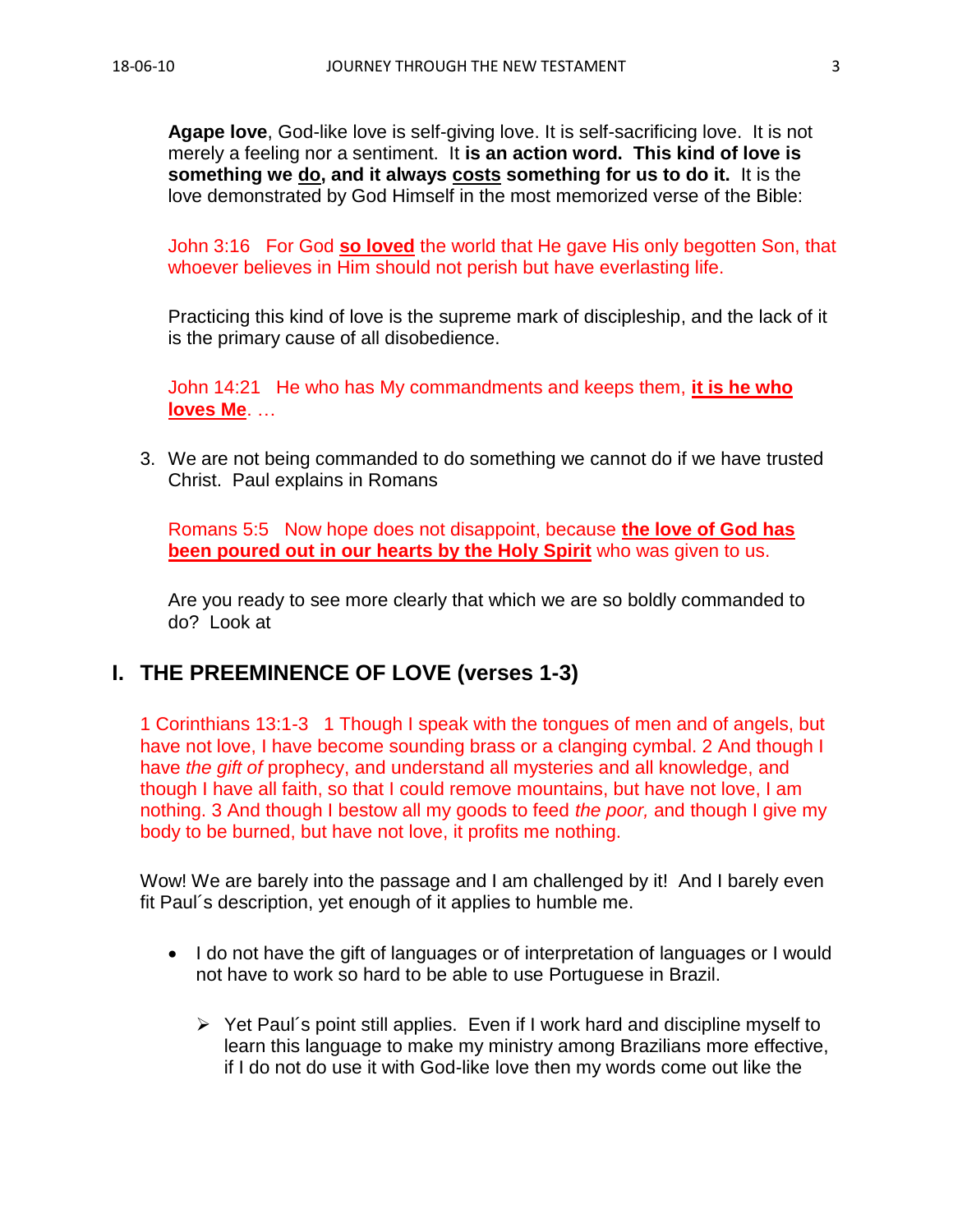sound of cymbals in the hand of a middle school boy who just put on his first pair. Do you get the picture?

- I do have the gift of prophecy, in the biblical sense of the gift of proclaiming the Word of God, not in the sense of predicting the future. Yet even with that gift of the Spirit, I would never claim to understand all mysteries or knowledge.
	- $\triangleright$  Yet still the point hits me between the eyes. Even in those places where I do have a degree of understanding of the things of God, if I do not use that understanding motivated and empowered by Christ-like love, I am nothing!
- Are you understanding this with me? **Whatever gifts or abilities we have, no matter how great,** how noble, how powerful,
	- $\triangleright$  Whether it is our faith
	- $\triangleright$  Our generosity
	- ➢ Our sacrifice
	- ➢ **If we do not exercise them with** agape love, **God-like love, the greatness of the gifts or abilities falls away to nothing.**

**Love motivated what Christ did for us.**

**Love must motivate what we do for Christ, or it is nothing.**

**Love is preeminent.**

## **II. THE PRACTICE OF LOVE (verses 4-7)**

1 Corinthians 13:4-7 4 Love suffers long *and* is kind; love does not envy; love does not parade itself, is not puffed up; 5 does not behave rudely, does not seek its own, is not provoked, thinks no evil; 6 does not rejoice in iniquity, but rejoices in the truth; 7 bears all things, believes all things, hopes all things, endures all things.

Let's talk briefly about each of these Spirit-inspired descriptions. This sermon could be a whole series, yet there is value in seeing the whole and not just each individual part.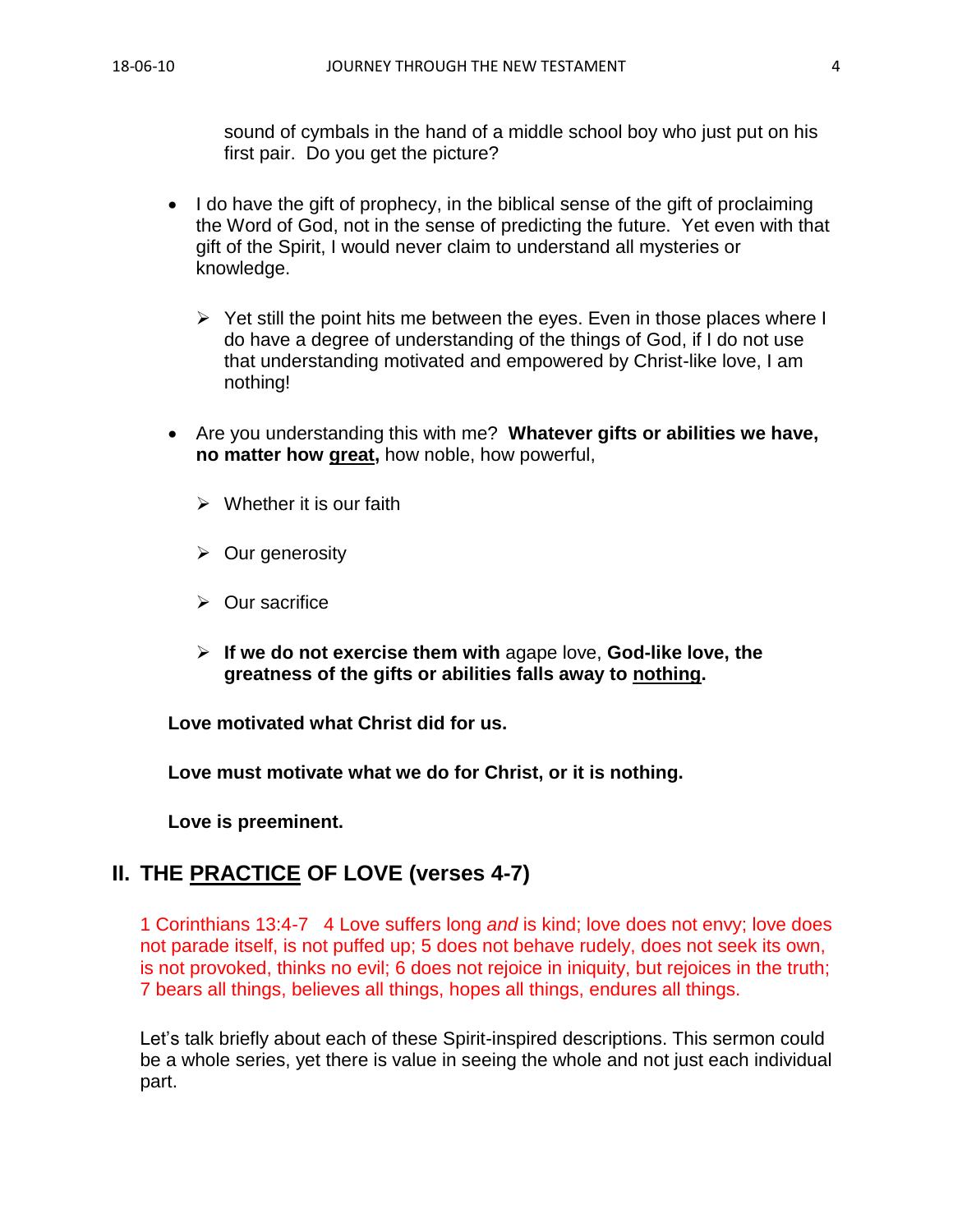| Love suffers long              | Literally, love is long-tempered and patiently endures. The<br>word is used more about enduring people who are difficult<br>than about enduring difficult events or happenings, wouldn't<br>you know. Most of us would much rather deal with a difficult<br>situation than with a difficult person!<br>The person who loves like this does not retaliate or seek<br>revenge. He or she does not defend their rights nor their<br>honor. Their concern is the welfare of others and not their own<br>injured feelings, reputation, or person.<br>Stephen was like this as the Jews stoned him. "Lord, don't<br>hold this sin against them." Jesus was like this always but<br>especially on the cross, "Father forgive them, for they do not<br>know what they are doing." |
|--------------------------------|---------------------------------------------------------------------------------------------------------------------------------------------------------------------------------------------------------------------------------------------------------------------------------------------------------------------------------------------------------------------------------------------------------------------------------------------------------------------------------------------------------------------------------------------------------------------------------------------------------------------------------------------------------------------------------------------------------------------------------------------------------------------------|
|                                |                                                                                                                                                                                                                                                                                                                                                                                                                                                                                                                                                                                                                                                                                                                                                                           |
| Love is kind                   | Patient love takes anything from people; insults, slights. Kind<br>love will give anything to other people. Kindness not only<br>desires the welfare of others, it actively works for it. Jesus<br>taught this directly: "If someone tries to take your shirt, give<br>him your coat also. If someone forces you to walk a mile, walk<br>two." Love that is kind functions even when, no especially<br>when, people are demanding.                                                                                                                                                                                                                                                                                                                                        |
|                                |                                                                                                                                                                                                                                                                                                                                                                                                                                                                                                                                                                                                                                                                                                                                                                           |
| Love does not envy             | Love is not jealous or envious. It does not want what others<br>have. It does not want to take away good things others<br>possess that we do not. Jonathan's love for David was like<br>this. Jonathan was not jealous of David's popularity or<br>success. Even when David was about to take the throne,<br>which would have normally gone to Jonathan, he did not want<br>to take it from David for himself.                                                                                                                                                                                                                                                                                                                                                            |
|                                |                                                                                                                                                                                                                                                                                                                                                                                                                                                                                                                                                                                                                                                                                                                                                                           |
| Love does not<br>parade itself | Love does not brag or boast. It does not parade one's<br>accomplishments. It is the other side of jealousy. Bragging<br>tries to make others jealous of what we have or what we have<br>done.                                                                                                                                                                                                                                                                                                                                                                                                                                                                                                                                                                             |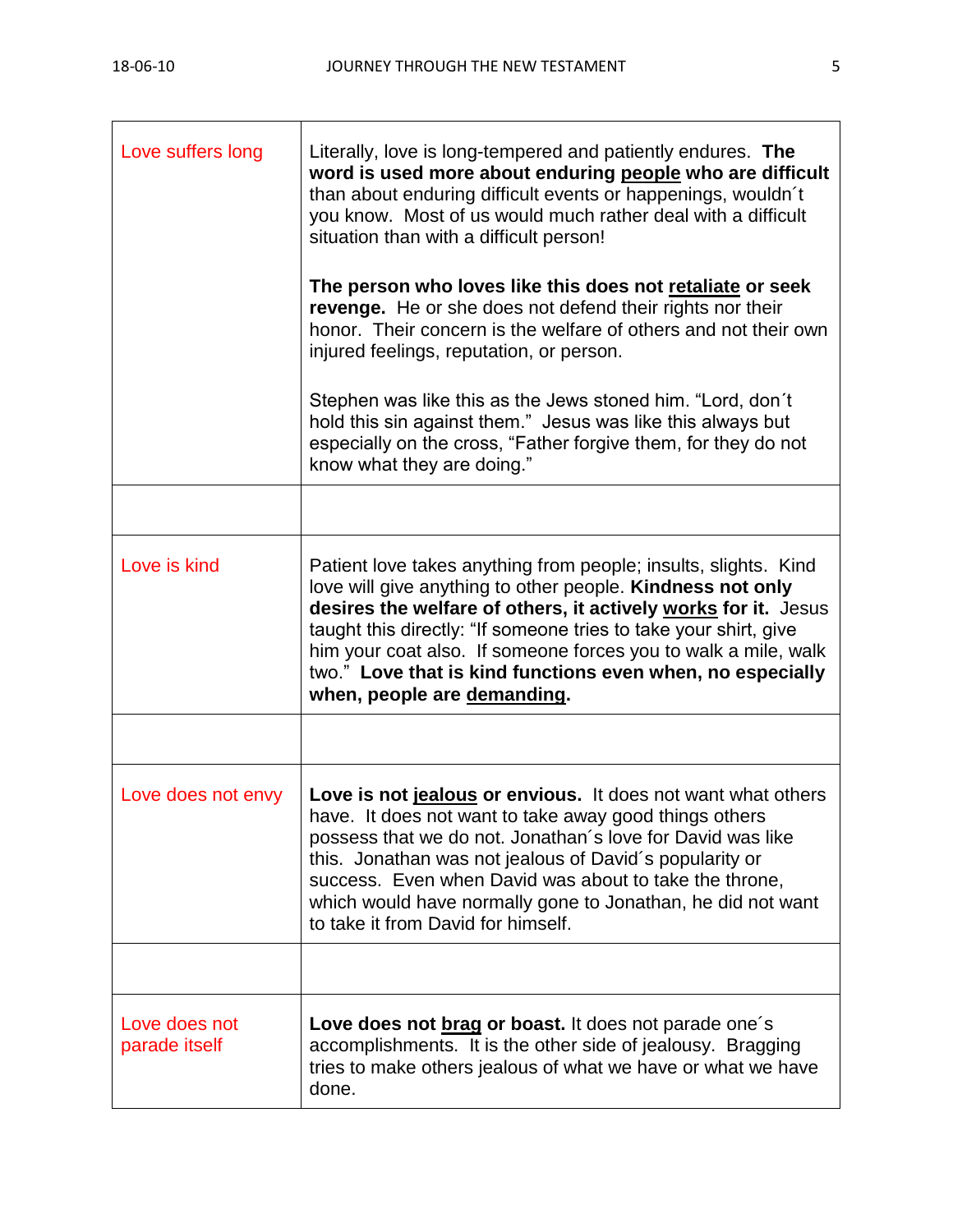| Love is not puffed<br><b>up</b> | Love is not <b>arrogant</b> . William Carey is often called the father<br>of modern missions. Unlike your pastor, Carey was a brilliant<br>linguist. He translated parts of the Bible into 34 different<br>languages. One evening at a dinner party a snob trying to<br>embarrass Carey said, "Mister Carey, I understand you were<br>once a shoemaker." To which Carey replied, "Oh, no sir. I<br>was never a shoemaker; I was only a shoe repairman."<br>Jesus was God incarnate, but He never exalted Himself.<br>Instead He emptied Himself, taking the form of a servant. |
|---------------------------------|--------------------------------------------------------------------------------------------------------------------------------------------------------------------------------------------------------------------------------------------------------------------------------------------------------------------------------------------------------------------------------------------------------------------------------------------------------------------------------------------------------------------------------------------------------------------------------|
|                                 |                                                                                                                                                                                                                                                                                                                                                                                                                                                                                                                                                                                |
| Love does not<br>behave rudely  | Love practices good manners. Love does this, not because<br>the customs are necessarily important, but because the people<br>who practice them and are sensitive to them are important.<br>Sometimes we sacrifice our witness because of being<br>insensitive or rude. Before we respond to a stranger with<br>words or tone that is less than kind or gracious, we should ask,<br>"Could I share Christ after I have said these words?"                                                                                                                                       |
|                                 |                                                                                                                                                                                                                                                                                                                                                                                                                                                                                                                                                                                |
| Love does not seek<br>its own   | Love does not seek its own way! I am a Burger King kind of<br>guy, not because I like their burgers better than others, but<br>because I like it my way! Don't we all, much of the time? That<br>is the problem. That is the essence of sin. We want to do<br>things our way rather than God's way. God-like love not only<br>yields to God when we love Him. God-like love yields to others<br>also. Jesus, whose way was always right; nevertheless, came<br>not to be served, but to serve.                                                                                 |
|                                 | This kind of love is focused on the needs and the good of<br>others and not on our own needs or desires. A perspective<br>that interprets everything in light of how it impacts me, is<br>the opposite of love. VBS is the perfect laboratory for<br>developing the selflessness of love!                                                                                                                                                                                                                                                                                      |
|                                 |                                                                                                                                                                                                                                                                                                                                                                                                                                                                                                                                                                                |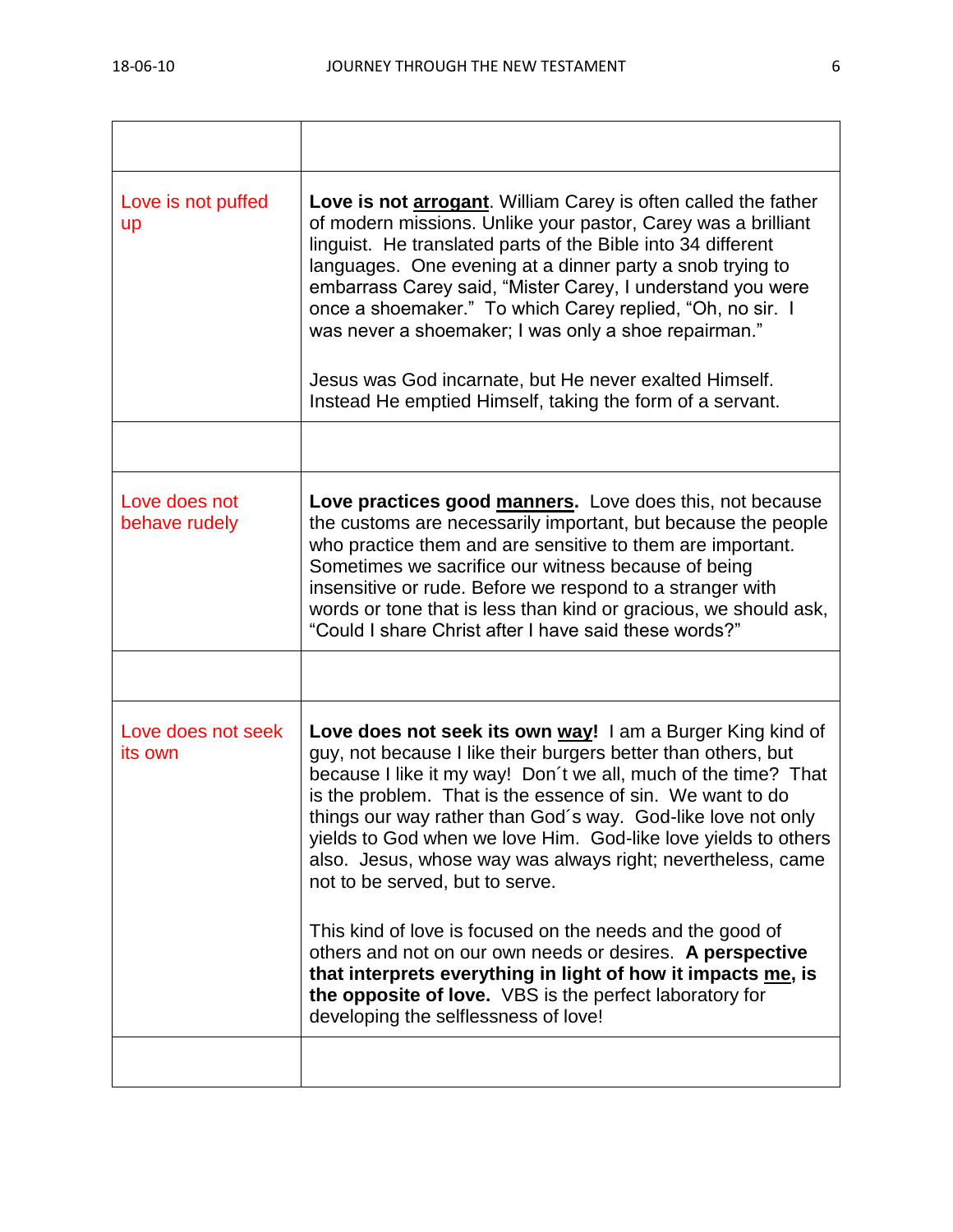| Love is not<br>provoked              | Love does not take personal offense. Love will be<br>righteously offended when God is offended, as Jesus was<br>when He cleansed the temple. But God-like love does not take<br>offense over personal insult or injury.                                                                                                                                             |
|--------------------------------------|---------------------------------------------------------------------------------------------------------------------------------------------------------------------------------------------------------------------------------------------------------------------------------------------------------------------------------------------------------------------|
|                                      |                                                                                                                                                                                                                                                                                                                                                                     |
| Love thinks no evil                  | Here the meaning is different than the English translation<br>communicates. It means Love does not keep a record of<br>evils done. Love does not keep books about offenses, slights,<br>or injuries because there is no place for resentment or<br>grudges.                                                                                                         |
|                                      |                                                                                                                                                                                                                                                                                                                                                                     |
| Love does not<br>rejoice in iniquity | Love is never glad about sin. One who loves as Christ loves<br>is never glad about sin in one's own life or sin in the life of<br>another, even in the life of a rival or an enemy. Sin does not<br>entertain the one who truly loves.                                                                                                                              |
|                                      |                                                                                                                                                                                                                                                                                                                                                                     |
| Love rejoices in the<br>truth        | Love loves the truth! Love never rejoices in falsehoods or<br>false teaching. Love never says "truth does not matter." God-<br>like love loves people before they know the truth, even when<br>they deny or refuse the truth, and even when they do not<br>practice the truth. But love never abandons the truth, because<br>people are only set free by the truth. |
|                                      | The following four statements build to climax.                                                                                                                                                                                                                                                                                                                      |
| Love bears all things                | Love endures the penalty for others.                                                                                                                                                                                                                                                                                                                                |
|                                      | Isa. 53:4-5 4 Surely He has borne our griefs<br>And carried our sorrows;<br>Yet we esteemed Him stricken,<br>Smitten by God, and afflicted.<br><sup>5</sup> But He was wounded for our transgressions,<br>He was bruised for our iniquities;<br>The chastisement for our peace was upon Him,<br>And by His stripes we are healed.                                   |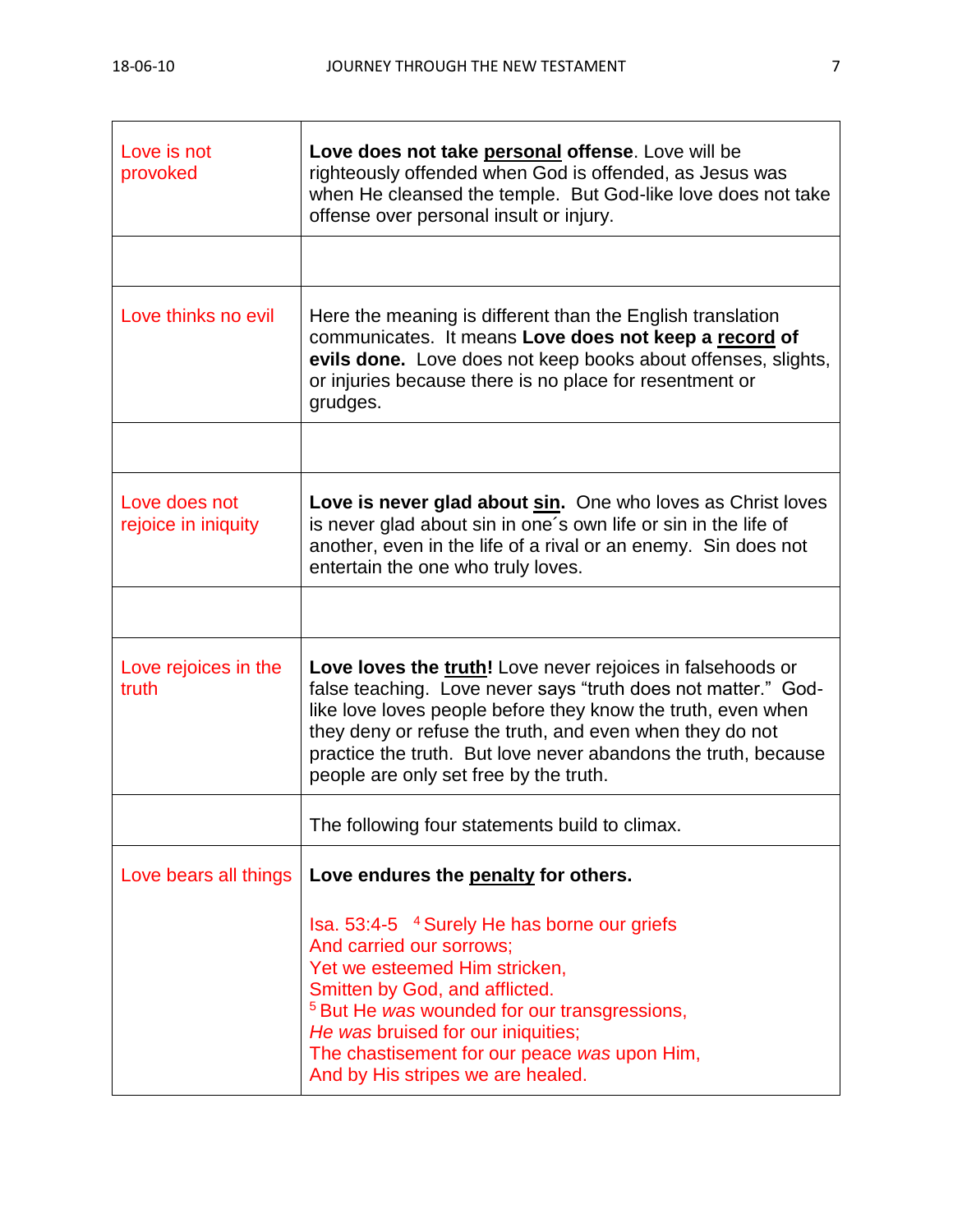| Love believes all<br>things | Love is trusting. Love is not suspicious or cynical. The<br>loving person wants to believe the good about others. When<br>we are unloving we are quick to think the worst about a<br>person. Even when trust is broken, love desires to forgive,<br>heal, and restore.                                                                                                                                                                    |
|-----------------------------|-------------------------------------------------------------------------------------------------------------------------------------------------------------------------------------------------------------------------------------------------------------------------------------------------------------------------------------------------------------------------------------------------------------------------------------------|
|                             |                                                                                                                                                                                                                                                                                                                                                                                                                                           |
| Love hopes all<br>things    | Love retains hope. When trust is broken, even when the one<br>who breaks it refuses repentance and restoration, love keeps<br>hoping. This is the love that keeps a spouse trying to save a<br>marriage with an unfaithful partner. This is the love that keeps<br>parents praying for and seeking after backslidden children.<br>This is the love that keeps a church longing for the repentance<br>and restoration of a sinning member. |
|                             |                                                                                                                                                                                                                                                                                                                                                                                                                                           |
| Love endures all<br>things  | Love endures all things at all <b>costs</b> . Interestingly, the term<br>for endure is a military word. It means to hold a vital position<br>at all costs. That is what God-like agape love does. It stands<br>against overwhelming opposition and will not give up<br>loving.                                                                                                                                                            |

Finally we should see…

## **III. THE PERMANENCE OF LOVE (verses 8-13)**

Time prevents a full exposition of the last verses of the chapter, but the essence of the thought is summarized in the first sentence.

#### Love never fails.

**That does not mean that love is always successful.** If love were always successful, there would be no men or women who remain lost in their sin to be condemned for eternity in hell, for God´s love is perfect and God loved so much that He gave His one and only Son, that whoever would trust in Him would not perish but would have everlasting life.